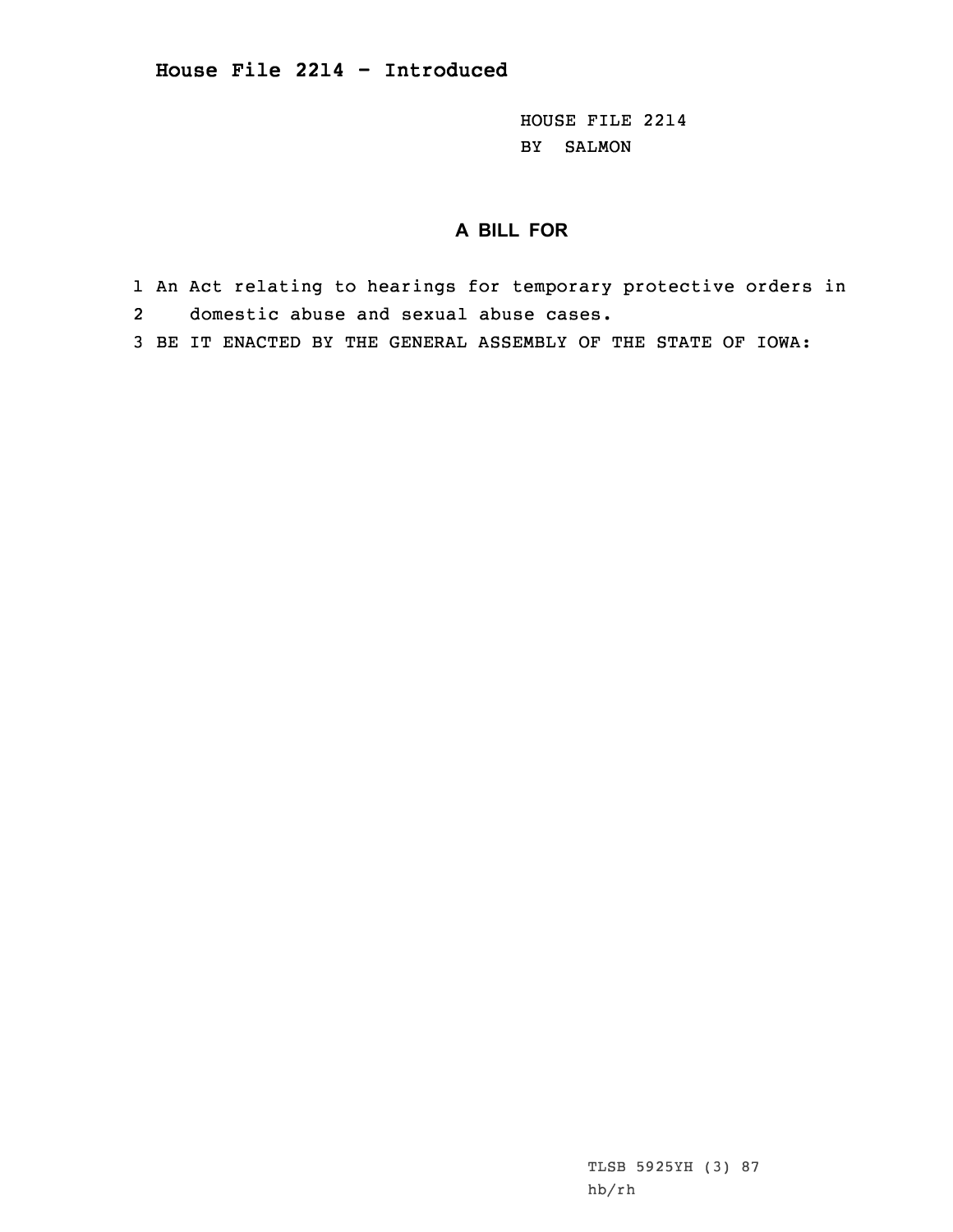1 Section 1. Section 236.4, subsection 1, Code 2018, is amended to read as follows: 1. Not less than five and not more than fifteen days after commencing <sup>a</sup> proceeding and upon notice to the other party, <sup>a</sup> hearing shall be held at which the plaintiff must prove the allegation of domestic abuse by <sup>a</sup> preponderance of the evidence. If <sup>a</sup> hearing is not held within the time period specified, the petition shall be dismissed and the plaintiff and the respondent shall be notified. Sec. 2. Section 236.4, subsection 5, Code 2018, is amended by striking the subsection. 12 Sec. 3. Section 236A.6, subsection 1, Code 2018, is amended to read as follows: 14 1. Not less than five and not more than fifteen days after commencing <sup>a</sup> proceeding and upon notice to the defendant, <sup>a</sup> hearing shall be held at which the plaintiff must prove the allegation of sexual abuse by <sup>a</sup> preponderance of the evidence. If <sup>a</sup> hearing is not held within the time period specified, the petition shall be dismissed and the plaintiff and the respondent shall be notified. 21 Sec. 4. Section 236A.6, subsection 3, Code 2018, is amended by striking the subsection. EXPLANATION 24 **The inclusion of this explanation does not constitute agreement with the explanation's substance by the members of the general assembly.** This bill relates to hearings for temporary protective orders in domestic abuse and sexual abuse cases. Under current law, <sup>a</sup> hearing for <sup>a</sup> temporary protective order in <sup>a</sup> domestic abuse case or sexual abuse case is required to be held not less than five and no more than 15 days after the filing of <sup>a</sup> petition for <sup>a</sup> domestic abuse or sexual abuse protective order. The bill provides that if <sup>a</sup> hearing is not held within the time period specified, the petition shall be dismissed and the plaintiff and the respondent shall be notified. The bill strikes provisions in current Code that

-1-

LSB 5925YH (3) 87 hb/rh  $1/2$